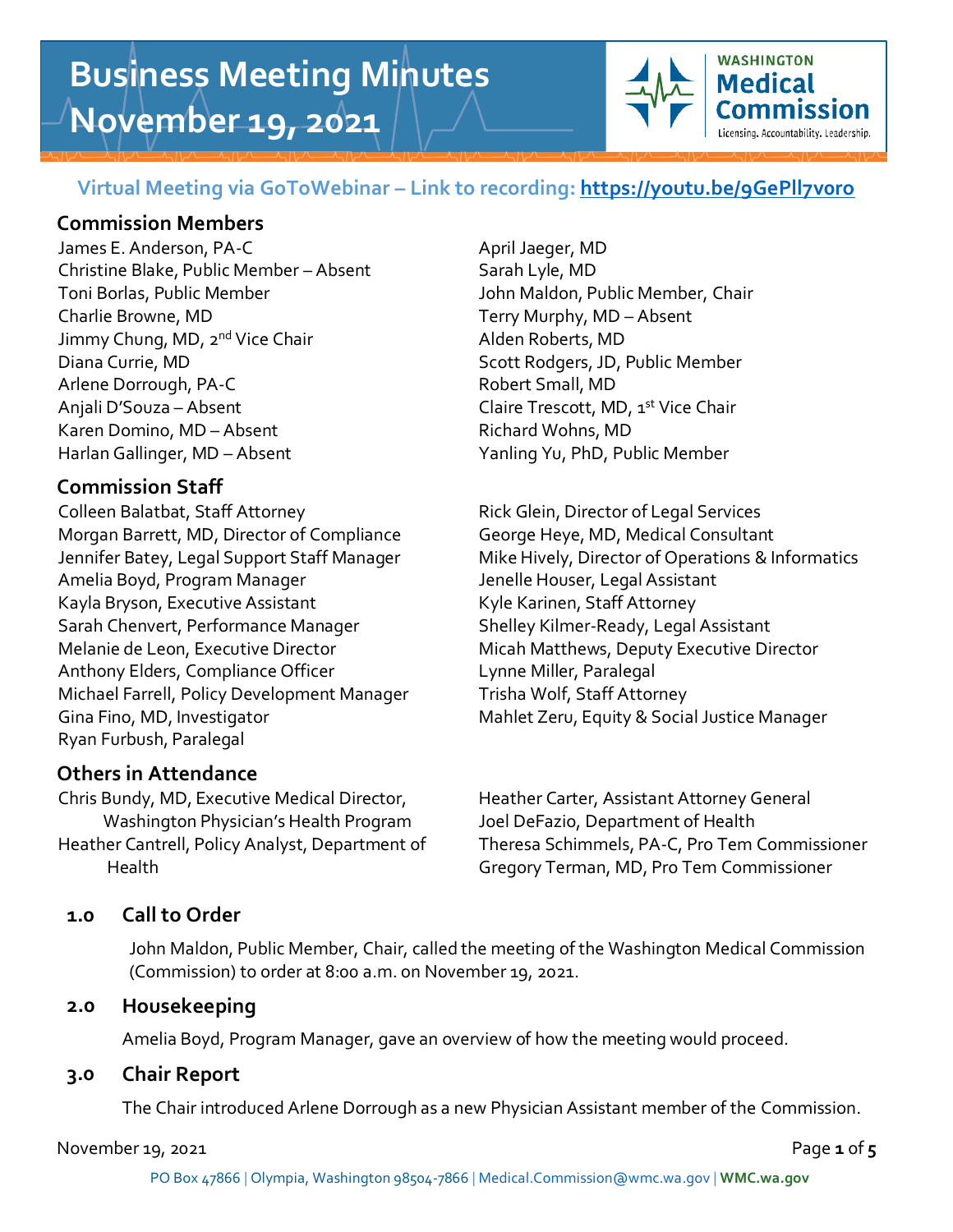Arlene Dorrough provided a brief statement on what brought them to the WMC.

The Chair thanked the two outgoing Commissioners, Charlotte Lewis, MD and Theresa Schimmels, PA-C for contributions to the WMC over their terms.

The Chair went on to report that Staff Attorney Larry Berg retired from the WMC recently. The Chair thanked Larry Berg for their 16+ years of service to the Commission. Staff Attorney Ariele Page Landstrom recently left the WMC to pursue a position at the Office of the Insurance Commissioner.

The Chair recognized Mike Hively as having been promoted to the Director of Operations and Informatics.

The Chair recognized Melanie de Leon, Executive Director as having completed 20 years in service to the State of Washington as a state employee.

The Chair reminded the Commissioners that the Commissioner Retreat will be on December 9, 2021 from 9 am to 4 pm at the DoubleTree Suites in Southcenter. All attendees have been notified.

## **4.0 Consent Agenda**

The Consent Agenda contained the following items for approval:

- **4.1** Minutes from the August 20, 2021 Business Meeting.
- **4.2** Agenda for November 19, 2021.

*Motion:* The Chair entertained a motion to approve the Consent Agenda. The motion was seconded and approved unanimously.

## **5.0 New Business**

#### **5.1 Meeting Dates for 2024**

Amelia Boyd stated the proposed meeting dates for the year 2024 were included in the packet. John Maldon called for questions or concerns about the proposed dates.

*Motion:* The Chair entertained a motion to approve the proposed 2024 meeting dates. The motion was seconded and approved unanimously.

## **6.0 Old Business**

## **6.1 Committee/Workgroup Reports**

These reports were provided in writing and included in the meeting packet.

In addition to the written reports, Melanie de Leon reported the Health Disparities Workgroup were holding a meeting on November 19, 2021.

Jimi Bush, Director of Quality and Engagement, reported that the final meeting for the Health Equity Advisory Committee was held recently. The group will be disbanded at the end of the year and their mission has been accomplished. This committee will merge with the Health Disparities Workgroup.

## **6.2 Rulemaking Activities**

The rulemaking progress report was provided in the meeting packet. In addition to the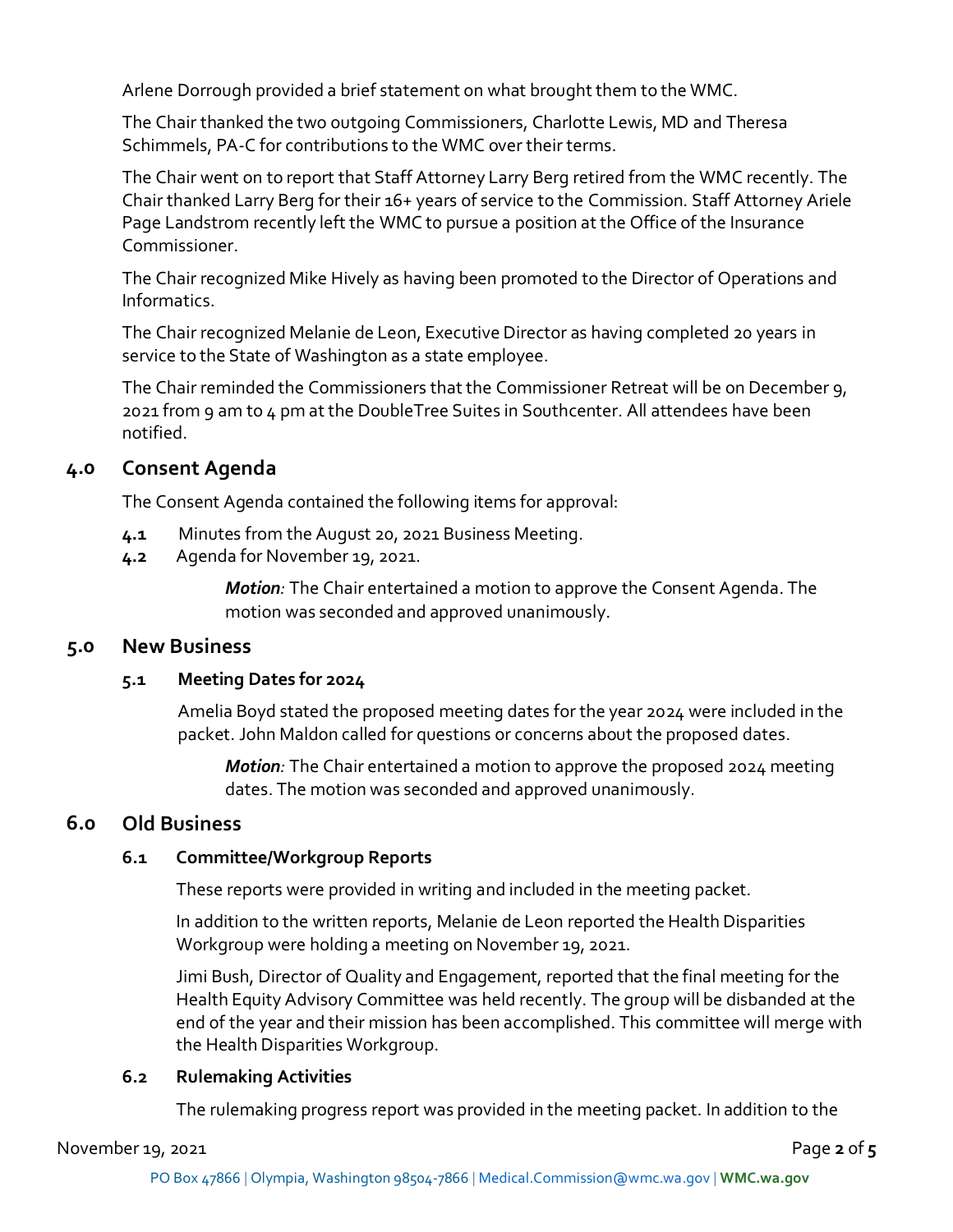written report, Amelia Boyd stated two rulemaking items need a vote:

• Senate Bill 6551 Regarding International Medical Graduates – the draft language has been completed and available in the packet. The request is to initiate the next step in the rulemaking process, which is the CR-102.

> *Motion:* The Chair entertained a motion to approve initiating the CR-102 process. The motion was seconded and approved unanimously.

• Clinical Support Program – Amelia Boyd reported that the current draft language, which was included in the packet, is outside of the scope of the CR-101 which was approved by the Commission. The request is to rescind the CR-101 and put a hold on this rulemaking subject.

> *Motion:* The Chair entertained a motion to approve rescinding the CR-102. The motion was seconded and approved unanimously.

#### **6.3 WMC 2021-2023 Strategic Plan**

Melanie de Leon presented the updated draft 2021-2023 Strategic Plan and asked the Commission to approve the document.

*Motion:* The Chair entertained a motion to approve the proposed 2021-2023 Strategic Plan. The motion was seconded and approved unanimously.

## **7.0 Public Comment**

No public comment was provided.

## **8.0 Policy Committee Report**

Dr. Karen Domino, Policy Committee Chair, was absent. In Dr. Domino's absence, John Maldon reported on the items discussed at the Policy Committee meeting held on November 18, 2021:

## **Proposed Policy: Establishing Approval Criteria for Defining Appropriate Medical Practices for IMG Nomination**

John Maldon asked Mike Farrell, Policy Development Manager to present this item. Mike Farrell stated that this document had been reviewed at the August 20, 2021 Business Meeting and some changes had been made since. The policy was drafted to address a statute that the Legislature passed that creates a pathway for International Medical Graduates (IMG) who didn't get a residency match to practice under supervision with a limited license. The statute has two issues that this draft policy and the following draft interpretive statement are attempting to address. The first is what is an appropriate medical practice. Mike Farrell presented the changes. Micah Matthews, Deputy Executive Director, added that this document applies to the Medical Doctor Clinical Experience, or MDCE, license that was created as part of the legislation that was effective as of October 2021. The WMC has issued the first MDCE license.

*Motion:* The Chair entertained a motion to approve this document for Secretary review. The motion was approved unanimously.

## **Proposed Interpretive Statement: Requiring the Filing of a Practice Agreement Before Beginning to Practice Under an IMG Limited License**

See the previous item. Mike Farrell stated the second issue that this document is attempting to resolve is the timeframes for when a practice agreement needs to be filed with the WMC. The statute does not address this issue.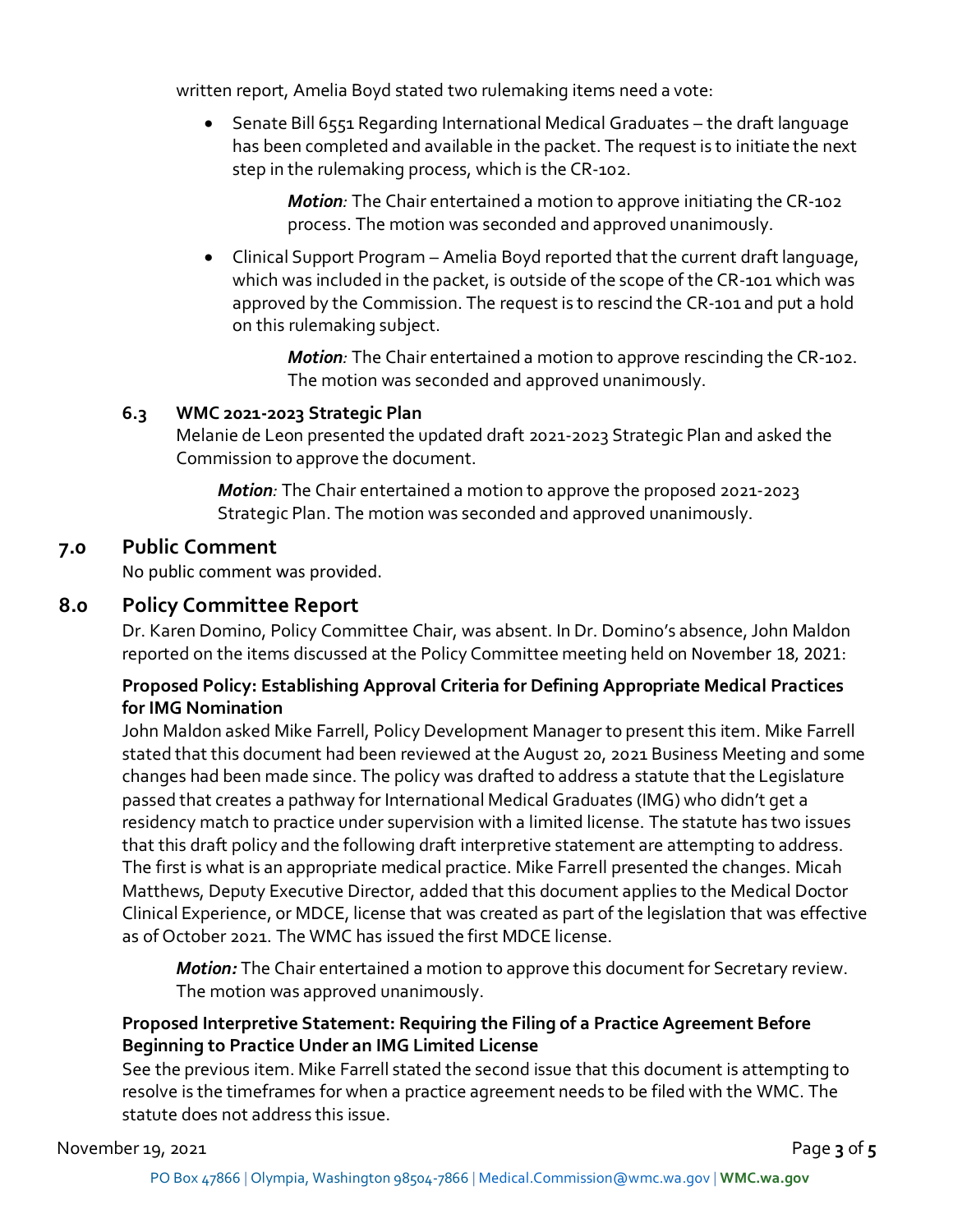*Motion:* The Chair entertained a motion to approve this document for Secretary review. The motion was approved unanimously.

#### **Licensing Application Questions**

This document had been seen at the August 20, 2021 Business meeting. Micah Matthews presented the revisions that were suggested by the members of the Policy Committee.

*Motion:* The Chair entertained a motion to approve this document as amended. The motion was approved unanimously.

#### **Policy – Telemedicine**

John Maldon reported this document had been previously approved for Secretary review, which has now been completed. There were some suggested edits, which Mike Farrell presented. Mike Farrell explained that the WMC has a policy and a guideline regarding Telemedicine. This document combined those and revised information as necessary. As such, with the approval of this document, the previous policy and the guideline will need to be rescinded.

*Motion:* The Chair entertained a motion to approve the document as amended as well as rescind the previous policy and guideline. The motion was approved unanimously.

#### **Proposed Policy: Discrimination in Healthcare**

John Maldon asked that the Commissioners send their comments about this document to Mike Farrell and it will be brought back to a future meeting.

#### **Midwives Legend Drugs and Devices Consult Draft**

John Maldon asked that Commissioners provide comments, if any, to Mike Farrell.

#### **9.0 Member Reports**

Jim Anderson, PA-C, spoke about an article fro[m National Public Radio](https://www.npr.org/sections/health-shots/2021/11/04/1051873608/a-doctor-spread-covid-misinformation-and-renewed-her-license-with-a-mouse-click) (NPR) regarding COVID misinformation. The panel had a brief discussion about the article.

#### **10.0 Staff Reports**

Rick Glein, Director of Legal Services, introduced a new Staff Attorney, Kelly Elder.

#### **11.0 AAG Report**

Heather Carter, AAG, had nothing to report.

#### **12.0 Adjournment**

The Chair called the meeting adjourned at 9:21 am.

Submitted by

(signature on file)

Amelia Boyd, Program Manager

(signature on file)

#### John Maldon, Public Member, Chair Washington Medical Commission

November 19, 2021 **Page 4** of **5**